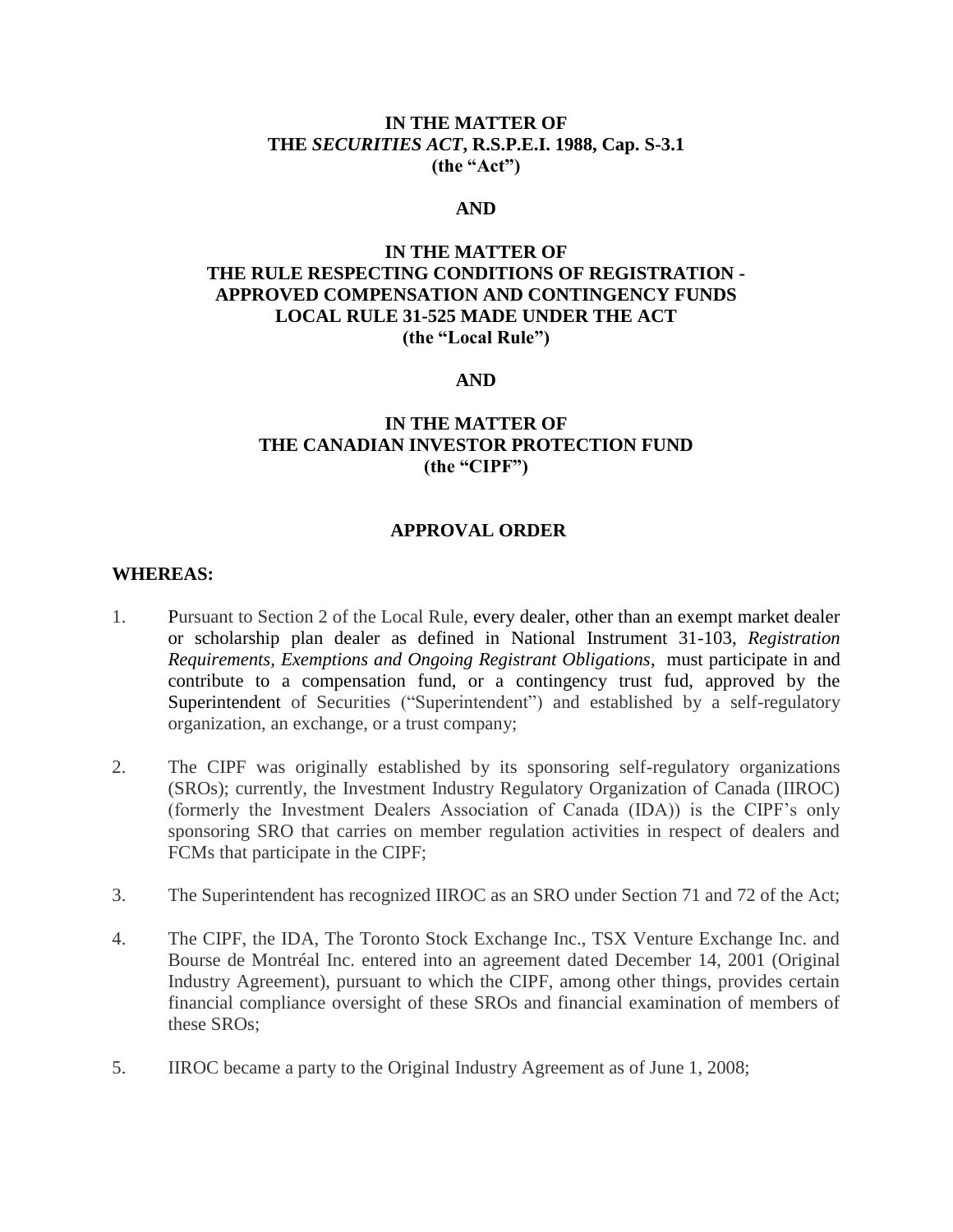- 6. The parties to the Original Industry Agreement terminated and replaced the agreement with an agreement between the CIPF and IIROC as the sole SRO (Industry Agreement) that reflected the realignment of their respective regulatory roles and responsibilities, including the elimination of the CIPF's SRO oversight role and member examination functions;
- 7. The Industry Agreement contemplates that other SROs may become parties to the Industry Agreement (together with IIROC, Participating SROs);
- 8. Pursuant to the Industry Agreement, the Participating SROs must levy assessments on their members (Member Firms) and the Participating SROs must pay to the CIPF the amount of these assessments;
- 9. The CIPF previously entered into a Memorandum of Understanding (the Previous MOU) with all of the members of the Canadian Securities Administrators (CSA). All of the members of the CSA have withdrawn from the Previous MOU and have concluded, amongst themselves, a new Memorandum of Understanding (MOU) regarding their oversight of the CIPF;
- 10. The CIPF provides protection on a discretionary basis to prescribed limits to eligible customers (Customers) of Participating SRO Member Firms suffering losses if Customer property comprising securities, cash and other property held by such Member Firms is unavailable as a result of the insolvency of the Member Firm and, in connection with such coverage, will engage in risk management activities to minimize the likelihood of such losses (CIPF Mandate);
- 11. Based on the application of the CIPF and the representations and undertakings the CIPF has made to the Superintendent, the Superintendent is satisfied that the approval of the CIPF would not be prejudicial to the public interest.

# **IT IS ORDERED:**

- 1. The Superintendent grants the approval of the CIPF as a compensation fund pursuant to Section 1 of the Local rule, on the following terms and conditions:
	- a. The terms and conditions set out in Schedule A; and
	- b. The applicable provisions of the MOU between the CIPF's regulators (Regulators), as amended from time to time:
- 2. This order comes into effect on January 1, 2021.

DATED at Charlottetown, Prince Edward Island, this 30<sup>th</sup> day of September, 2020.

"Steve Dowling"

Steve Dowling, Superintendent of Securities

\_\_\_\_\_\_\_\_\_\_\_\_\_\_\_\_\_\_\_\_\_\_\_\_\_\_\_\_\_\_\_\_\_\_\_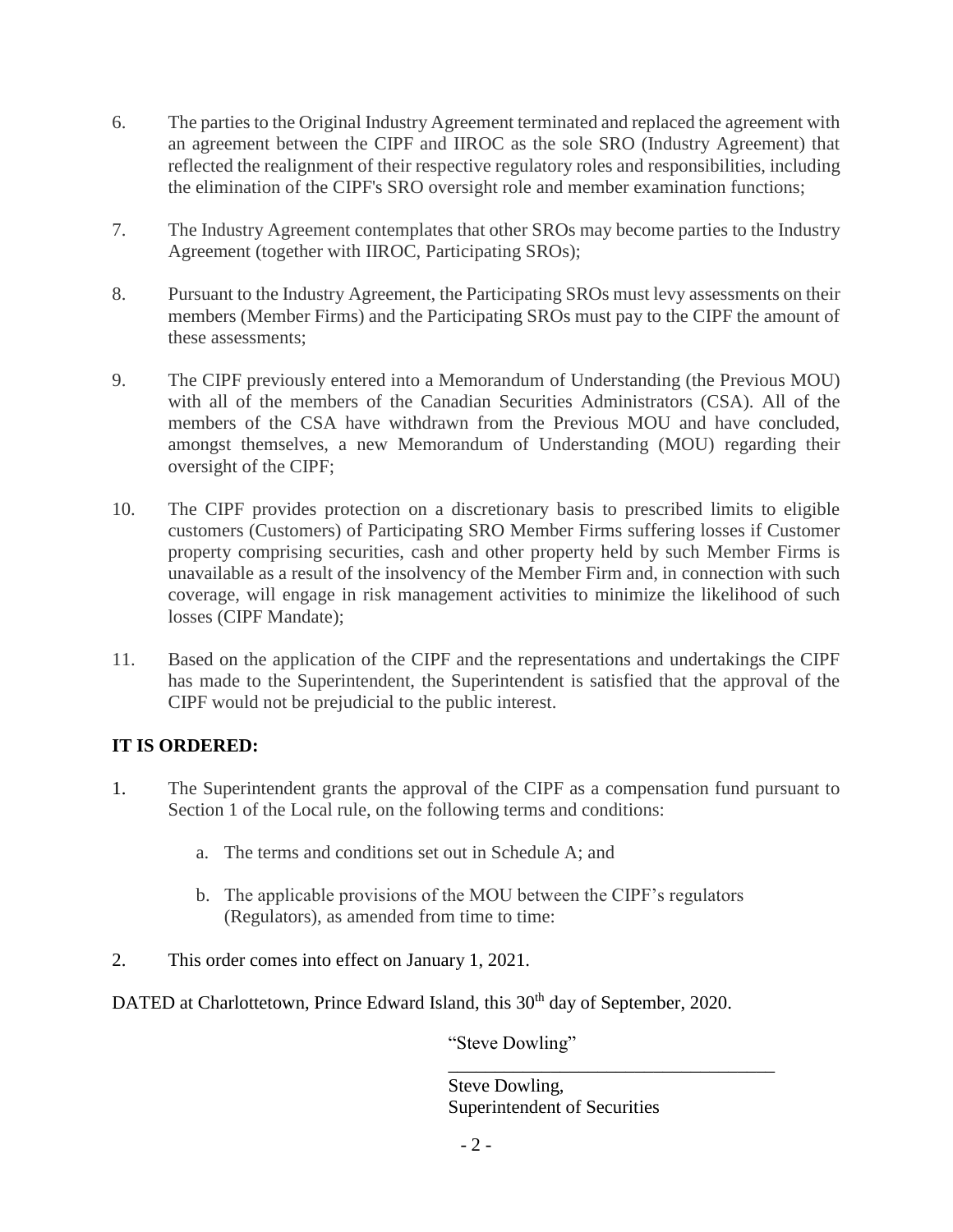## **Schedule A -- Terms and Conditions**

### **1 Authority and Purpose**

The CIPF has, and must continue to have, the appropriate authority and capacity to carry out the CIPF Mandate.

## **2 Approval of Amendments**

- (a) Prior Superintendent approval is required for any amendment to the following:
	- (i) the CIPF's Coverage Policies; or
	- (ii) the CIPF's by-laws.
- (b) Prior Superintendent approval is required for any material change to the Industry Agreement. A material change is one that directly affects the CIPF Mandate.
- (c) When seeking approval of amendments pursuant to (a) and (b) above, the CIPF must comply with the processes for filing outlined in Schedule B of the MOU, as amended from time to time.

### **3 Corporate Governance**

- (a) The board of directors for the CIPF (Board) must be selected in a fair and reasonable manner and must fairly represent the interests of all Member Firms and their Customers and properly balance the interests of Member Firms and their Customers.
- (b) The Board must be composed of an equal number of Industry Directors and Public Directors, as defined in the CIPF's By-law Number 1, together with the Chair and the President and Chief Executive Officer of the CIPF.
- (c) The CIPF's governance structure must provide for: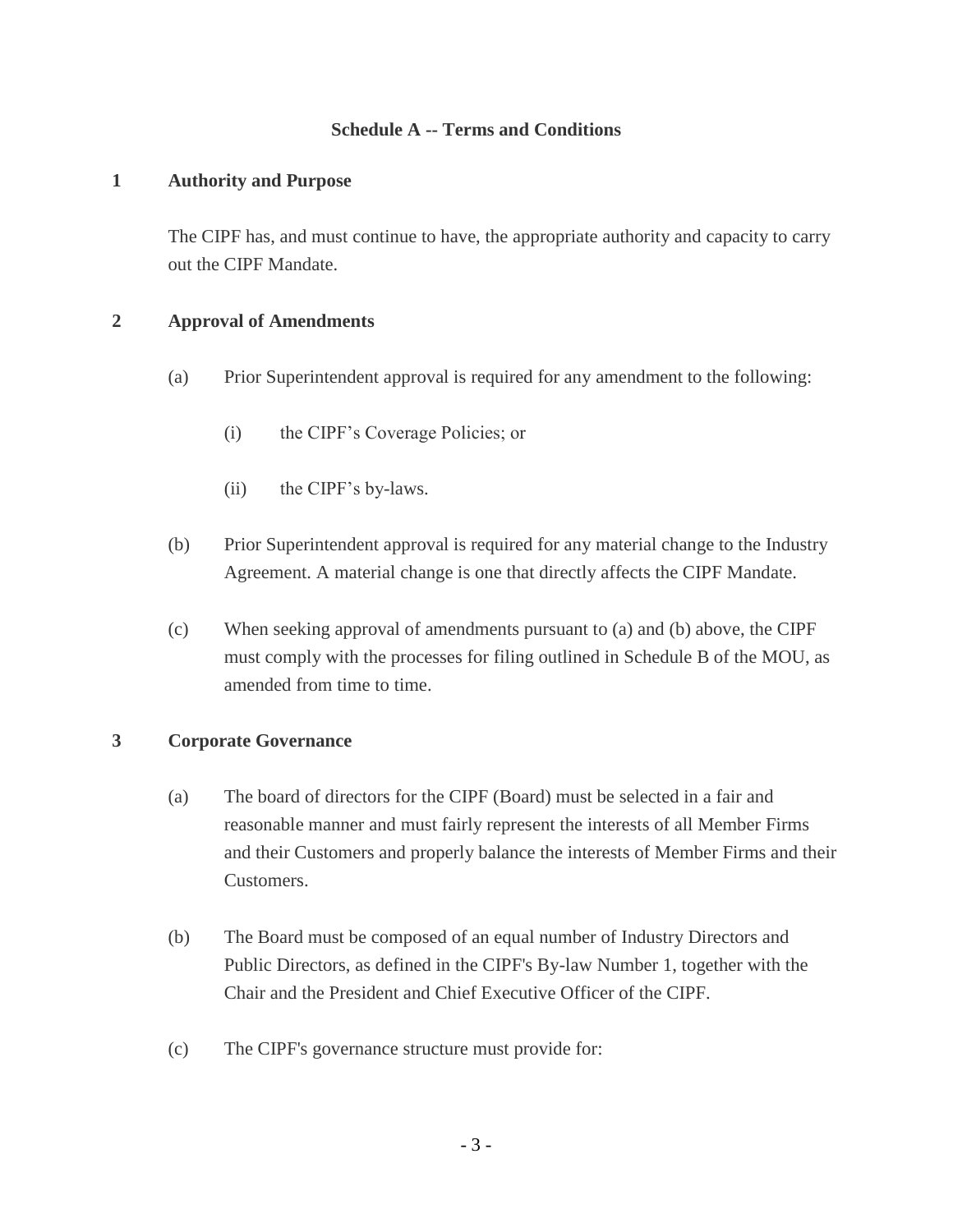- (i) fair and meaningful representation on the Board and any committees of the Board, having regard to the differing interests between Member Firms and their Customers;
- (ii) appropriate representation of Public Directors on the CIPF committees and on any executive committee or similar body;
- (iii) appropriate qualification, remuneration and conflict of interest provisions, and limitation of liability and indemnification protections for directors, officers and employees of the CIPF generally; and
- (iv) an audit committee, the majority of which must be made of Public Directors.

## **4 Funding and Maintenance of the CIPF**

- (a) The CIPF must institute a fair, transparent, and reasonable method of establishing assessments for each Member Firm's contribution (Assessment Policies). The assessments must:
	- (i) be allocated on an equitable basis among Member Firms and may be based on the amount of risk a Member Firm exposes the CIPF fund (Fund) to; and
	- (ii) balance the need for the CIPF to have sufficient revenues to satisfy claims in the event of an insolvency of a Member Firm and to have sufficient financial resources to satisfy its operations costs against the goal that there be no unreasonable financial barriers to becoming a member of an SRO.
- (b) The CIPF must make all necessary arrangements for the notification to Member Firms of the CIPF assessments and the collection of such assessments, either directly or indirectly through a Participating SRO.
- (c) The Board must determine the appropriate level of assets for the Fund. The Board will conduct an annual review of the adequacy of the level of assets, assessment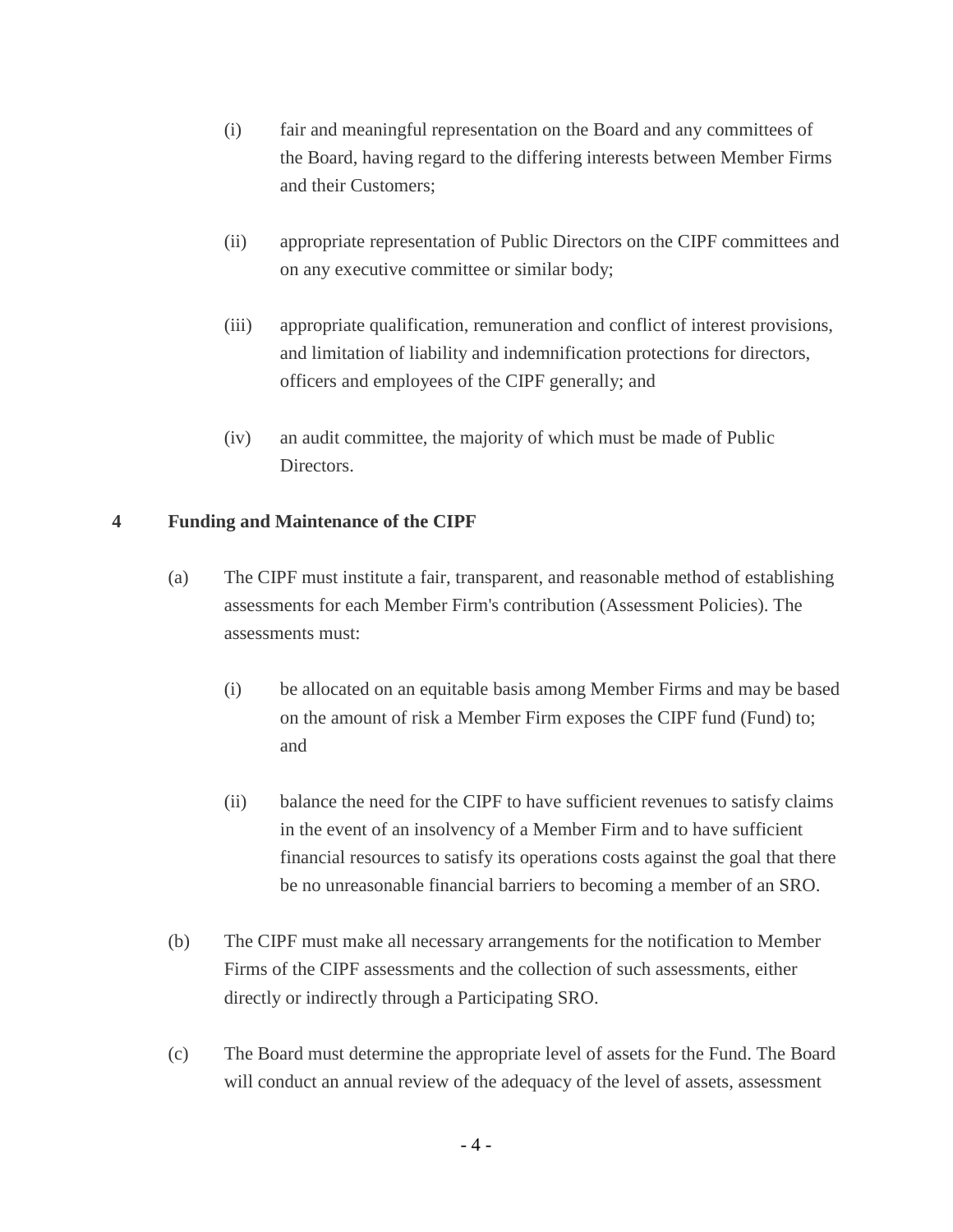amounts, and assessment methodology and will ensure that the level of assets of the Fund remains, in its opinion, adequate to cover potential claims.

- (d) Moneys in the Fund must be invested in accordance with policies, guidelines or other instruments (Investment Policies) approved by the Board, who will be responsible for regular monitoring of the investments. All moneys and securities must be held by a qualified custodian, which are those entities considered suitable to hold securities on behalf of a Member Firm, for both inventory and client positions, without capital penalty, pursuant to the bylaws, rules or regulations of the Participating SROs.
- (e) The CIPF must implement an appropriate accounting system, including a system of internal controls for maintaining CIPF assets.

## **5 Customer Protection**

- (a) The CIPF must establish and maintain policies and procedures (Coverage Policies) which:
	- (i) provide for fair and adequate coverage, on a discretionary basis, for all Customers of Member Firms, for losses of property comprising securities, cash, and other property held by Member Firms resulting from the insolvency of a Member Firm, including criteria for who is an eligible customer;
	- (ii) include fair and reasonable procedures for assessing claims made to the CIPF. The CIPF will respond as quickly as practicable in assessing and paying claims made pursuant to those procedures; and
	- (iii) allow the CIPF to adequately disclose to Customers of Member Firms, either directly or indirectly through a Participating SRO, the principles and policies on which coverage will be available, including, but not limited to, the process for making a claim and the maximum coverage available per Customer account.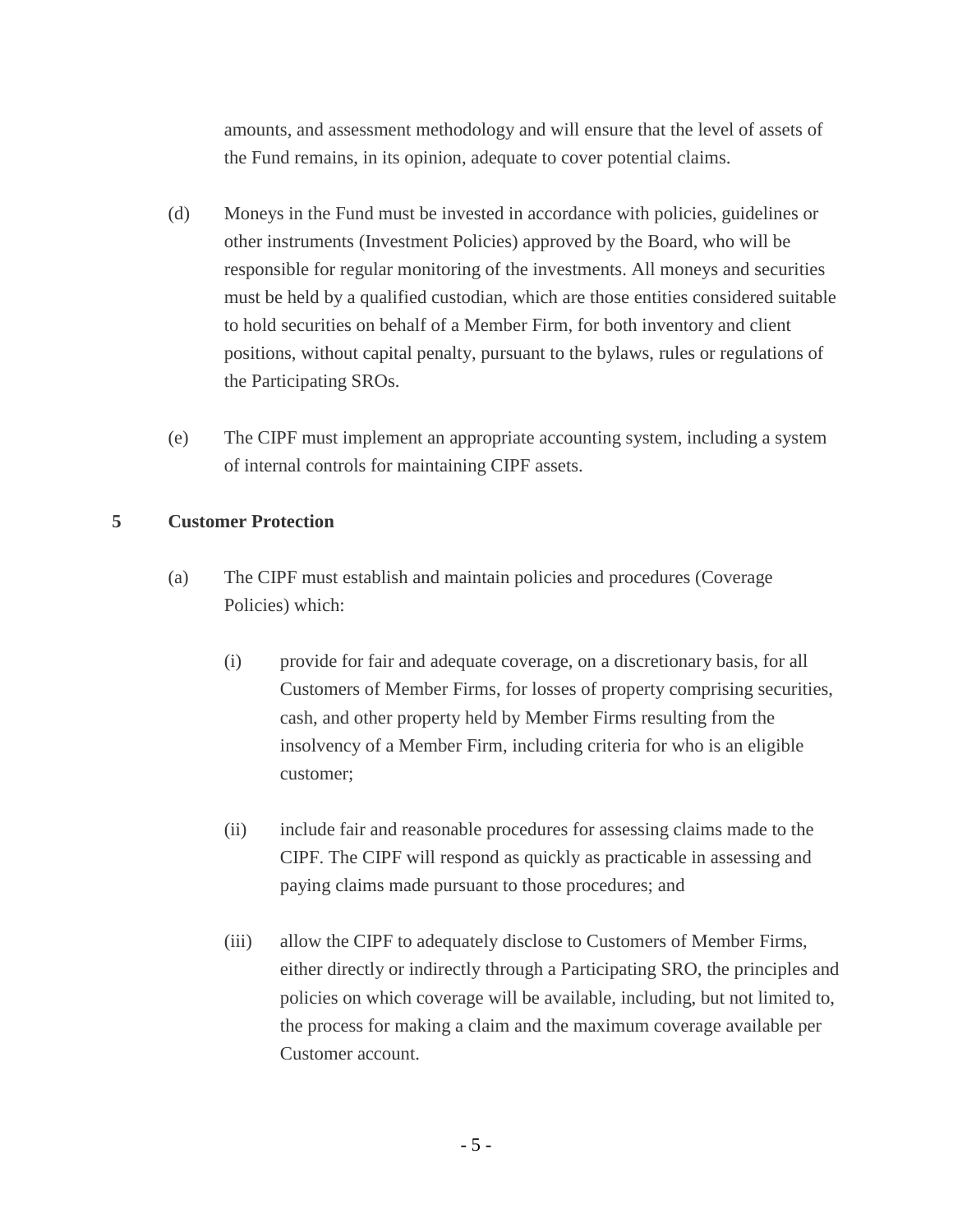- (b) In a case where a claim is not accepted for payment by CIPF staff or by an appointed committee, the claim may be reconsidered by an internal appeal committee if such a review is requested by a Customer of a Member Firm or by CIPF staff. The CIPF must establish within its Coverage Policies fair and reasonable internal claim review procedures for this purpose. An appeal committee will be comprised of one or more adjudicators who may or may not be directors. The Coverage Policies or other documentation must include criteria established by the Board for the selection of appeal committee members, including criteria that no director involved in the initial decision will be involved in reconsidering that decision.
- (c) The Coverage Policies must not prevent a Customer from taking legal action against the CIPF in a court of competent jurisdiction in Canada. The CIPF must not contest the jurisdiction of such a court to consider a claim where the claimant has exhausted the CIPF's internal appeals or review process.

## **6 Financial and Operational Viability**

The CIPF must maintain adequate financial and operational resources, including adequate staff resources or external professional advisers, to permit the CIPF to:

- (a) exercise its rights and perform its duties under this Approval Order; and
- (b) review, in accordance with the Industry Agreement, the business and operations of any Member Firm, or designated groups of Member Firms, where a situation has occurred that in the opinion of the CIPF constitutes a Reportable Condition, as defined in the Industry Agreement.

### **7 Risk Management**

- (a) The CIPF must ensure that it has policies and procedures, including a process to identify and request all necessary information from a Participating SRO, in order for the CIPF to:
	- (i) fulfill the CIPF Mandate and manage risks to the public and to CIPF assets;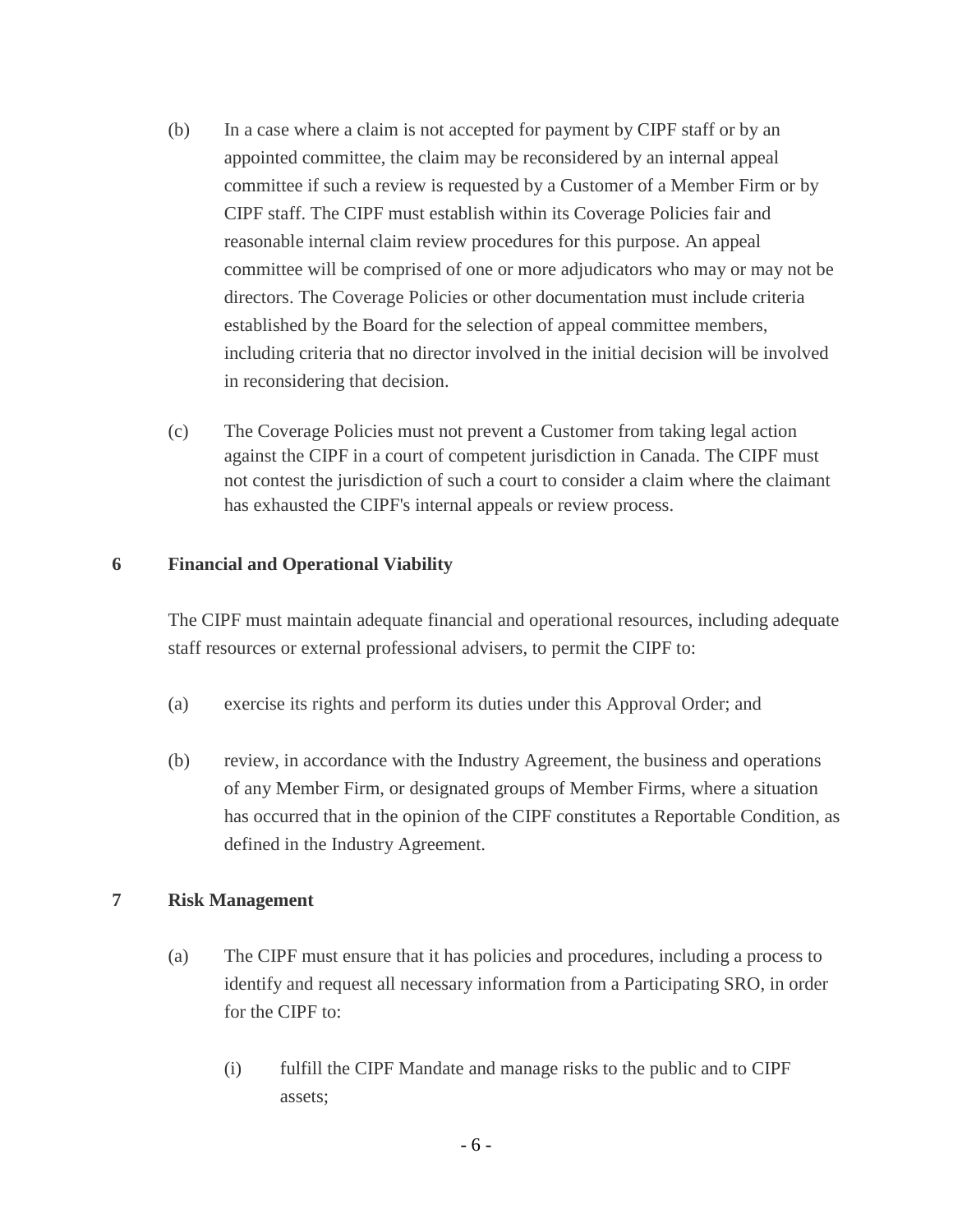- (ii) assess whether the prudential standards and operations of the CIPF are appropriate for the coverage provided and the risk incurred by the CIPF; and
- (iii) identify and deal with Member Firms that may be in financial difficulty.
- (b) While the CIPF may rely on IIROC to conduct reviews of Member Firms for CIPF purposes, the CIPF must reserve the right to conduct reviews of Member Firms in particular situations where the CIPF has concerns about the integrity of the Fund or possible claims.

### **8 Agreement between the CIPF and IIROC**

The CIPF must comply with the Industry Agreement signed with IIROC and any Participating SRO.

### **9 Assistance to Participating SRO**

The CIPF must assist a Participating SRO when a Member Firm is in or is approaching financial difficulty. Such assistance will be provided in any way the CIPF determines to be appropriate.

#### **10 Collection of Information**

The CIPF must, subject to applicable legislation, collect, use and disclose personal information only to the extent reasonably necessary to carry out the CIPF Mandate.

### **11 Information Sharing and Regulatory Cooperation**

- (a) The CIPF must provide the Superintendent with reports, documents and information as the Superintendent or designated staff may from time to time request.
- (b) The CIPF shall have mechanisms in place to enable it to share information and otherwise co-operate with the Superintendent.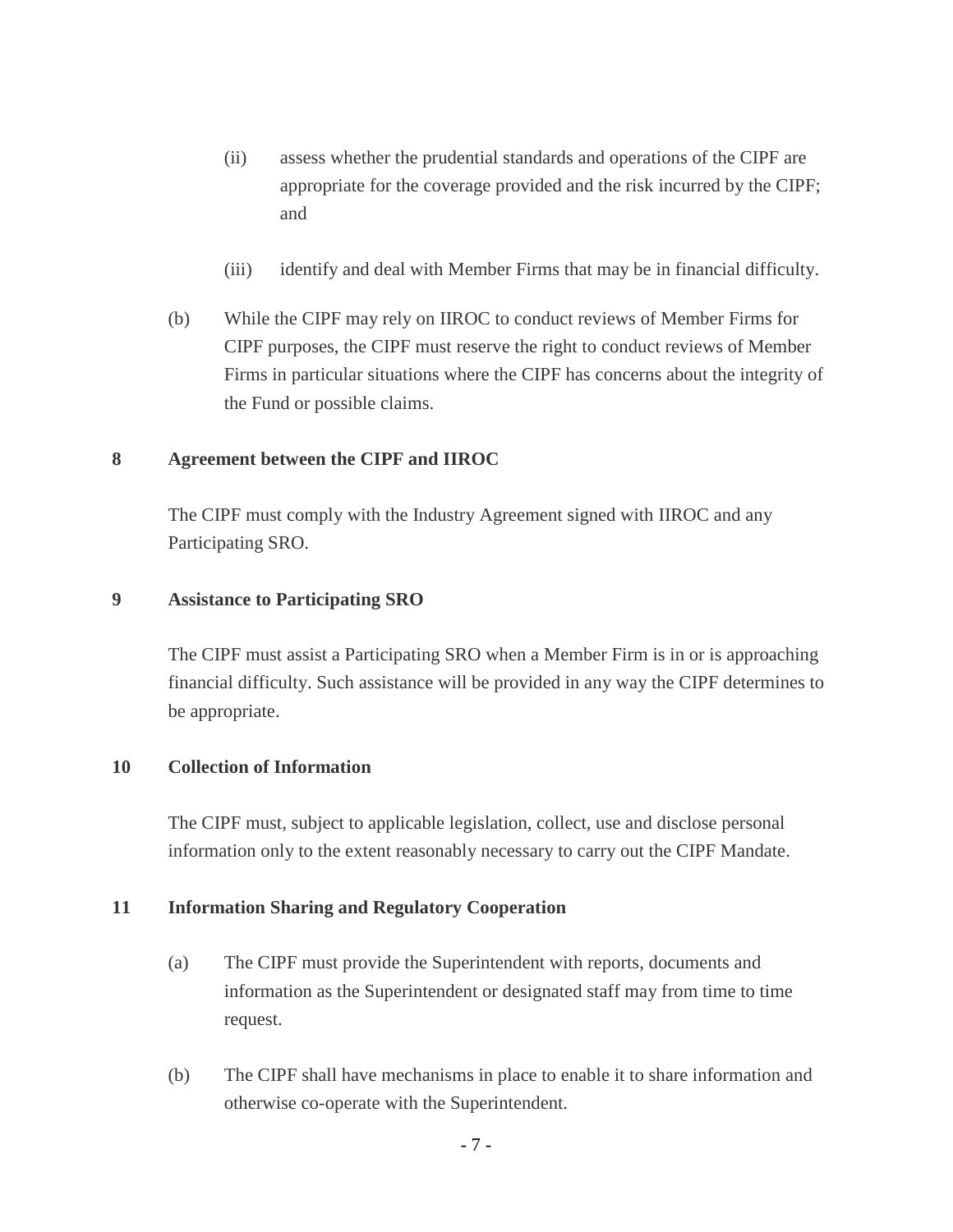# **12 Ongoing Reporting Requirements**

The CIPF must comply with the reporting requirements set out in Schedule B of this Approval Order, as amended from time to time by the Superintendent or designated staff.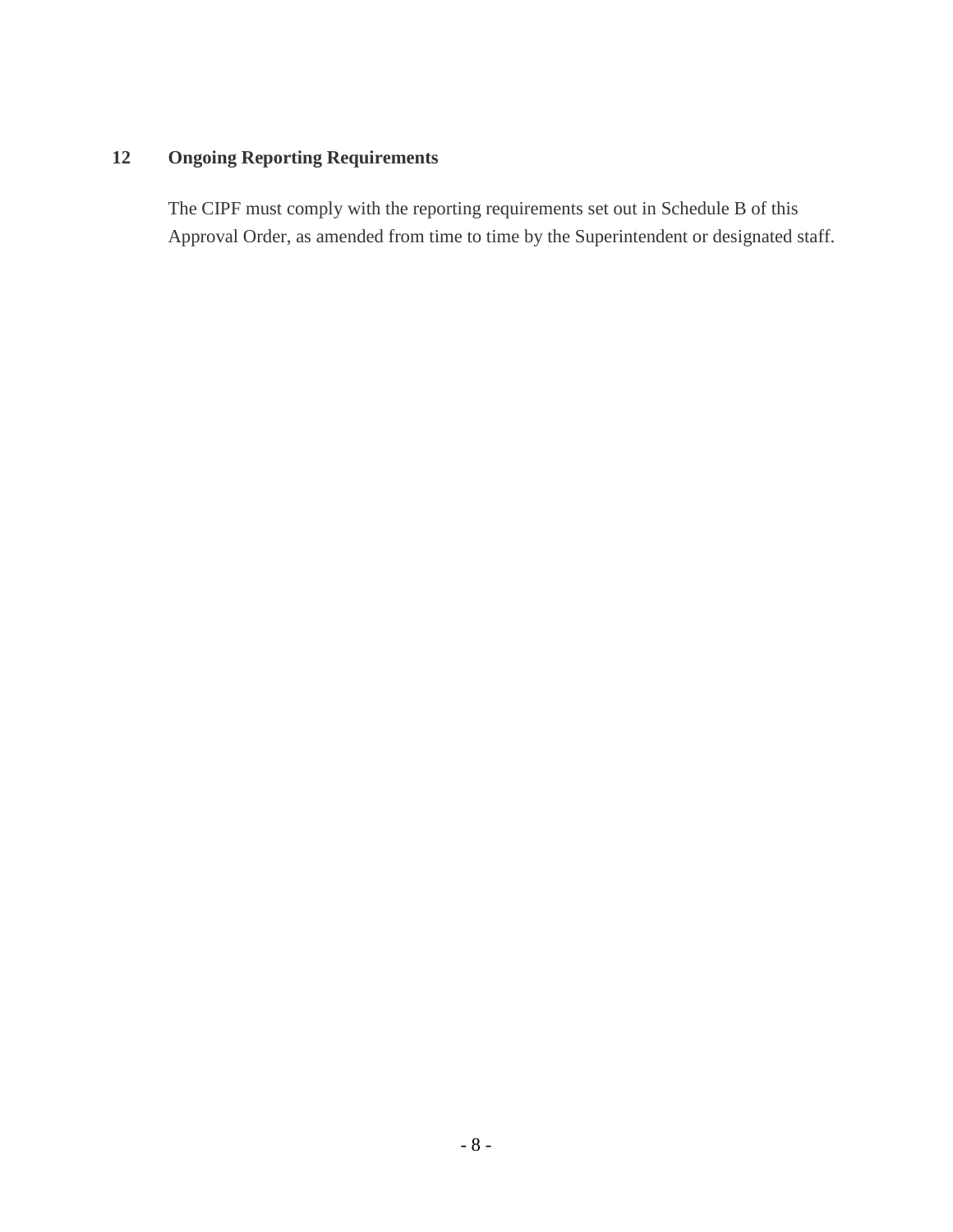## **Schedule B -- Reporting Requirements**

## 1 **Prior Notification**

- (a) The CIPF will provide the Superintendent with at least 12 months' written notice prior to completing any transaction that would result in the CIPF:
	- (i) ceasing to perform its services;
	- (ii) discontinuing, suspending or winding-up all or a significant portion of its operations; or
	- (iii) disposing of all or substantially all of its assets.
- (b) In situations where, in the opinion of the CIPF, the notice period in subsection (a) is considered unreasonable, the CIPF will inform the Superintendent with as much advance notice as possible in the circumstances. Such notice will include an explanation of why the notice period in subsection (a) is considered unreasonable.
- (c) The CIPF will provide the Superintendent with at least 60 days' prior written notice before implementing any change to the following:
	- (i) the CIPF's Investment Policies; or
	- (ii) the CIPF's Assessment Policies.
- (d) The CIPF will provide the Superintendent with at least 60 days' prior written notice before implementing any material change to the CIPF Board's mandate and the Board committees' mandates.

# 2 **Immediate Notification**

- (a) The CIPF will immediately report to the Superintendent any Reportable Conditions, as defined in the Industry Agreement, with respect to a Member Firm of which the CIPF has been notified.
- (b) The CIPF will immediately report to the Superintendent where a Participating SRO has withdrawn or has been expelled from participation in the CIPF. The CIPF will include in its report the reasons for the SRO's withdrawal or expulsion.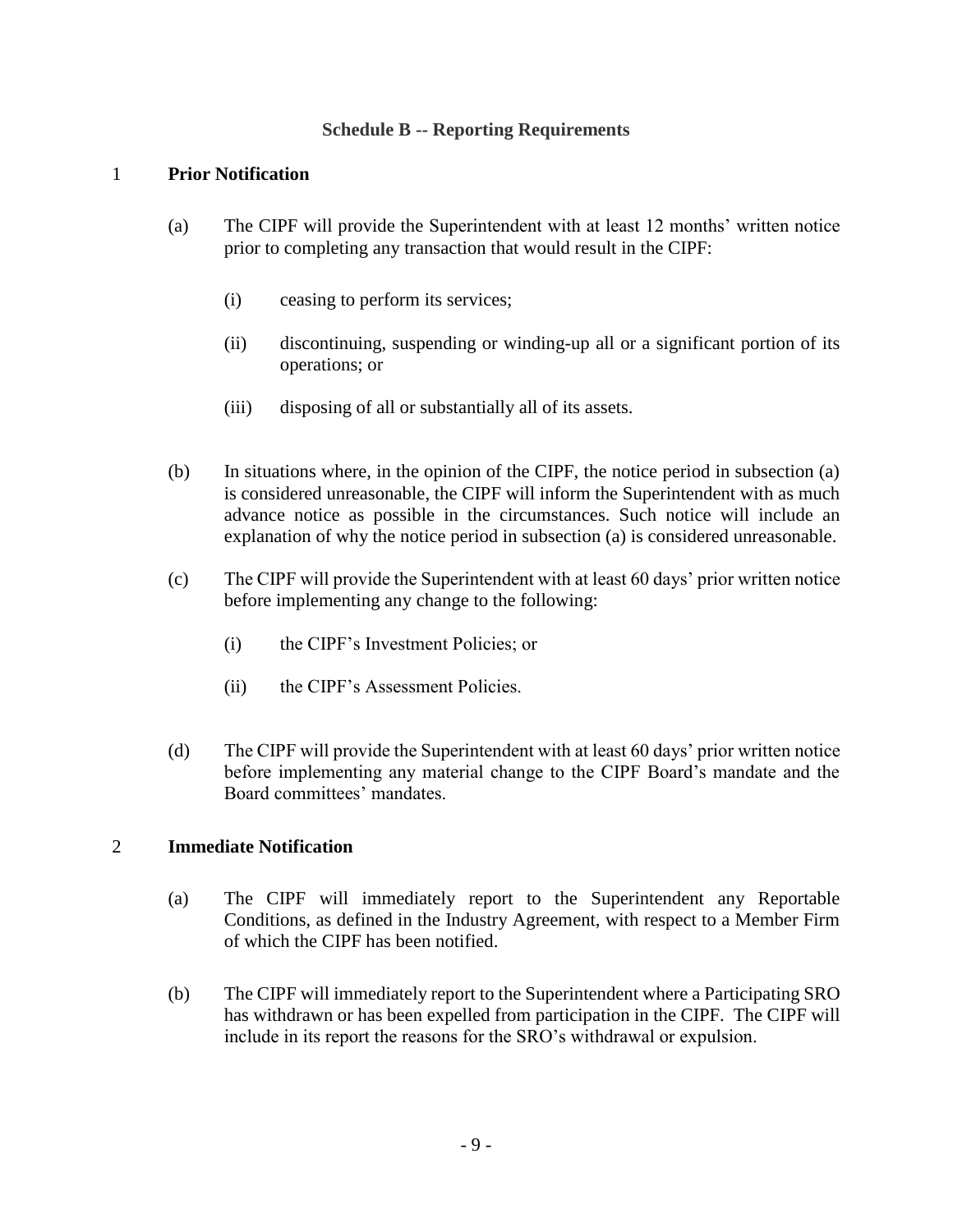(c) The CIPF will immediately report to the Superintendent any actual or potential material adverse change in the level of the CIPF's assets, together with the CIPF's plan to deal with the situation.

# 3 **Prompt Notification**

- (a) The CIPF will provide the Superintendent with prompt notice of the following occurrences, and in each case describe the circumstances that gave rise to the occurrence, and the CIPF's proposed response to ensure resolution, and, if appropriate, provide timely updates:
	- (i) situations that would reasonably be expected to raise concerns about the CIPF's financial viability, including but not limited to, an inability to meet its expected expenses for the next quarter or the next year;
	- (ii) any determination by the CIPF or notification from any Regulator that the CIPF is not, or will not be, in compliance with one or more of the terms and conditions of its approval or acceptance in any jurisdiction or with these reporting requirements; and
	- (iii) any breach of security safeguards involving information under the CIPF's control if it is reasonable in the circumstances to believe that the breach creates a real risk of material harm to investors, issuers, registrants, other market participants, the CIPF, the Participating SRO, or the capital markets generally.
- (b) The CIPF will prepare and provide to the Superintendent a report detailing any action taken by the CIPF with respect to a Member Firm. For Member Firm insolvencies, the report will describe the circumstances of the insolvency, including a summary of the actions taken by the Member Firm, the Participating SRO and the CIPF and any committee or person acting on behalf of such parties.

# **4 Semi-Annual Reporting**

The CIPF will file on a semi-annual basis with the Superintendent a written report pertaining to the CIPF's operations promptly after the report is reviewed or approved by the Board, Board committees, or senior management, as the case may be, containing at a minimum the following information and documents:

- (a) A summary of ongoing initiatives, policy changes, and emerging or key issues that arose in the previous 6 months.
- (b) Description of any changes in the composition of the Board, including the names and terms of any incoming directors, the names of any outgoing directors, and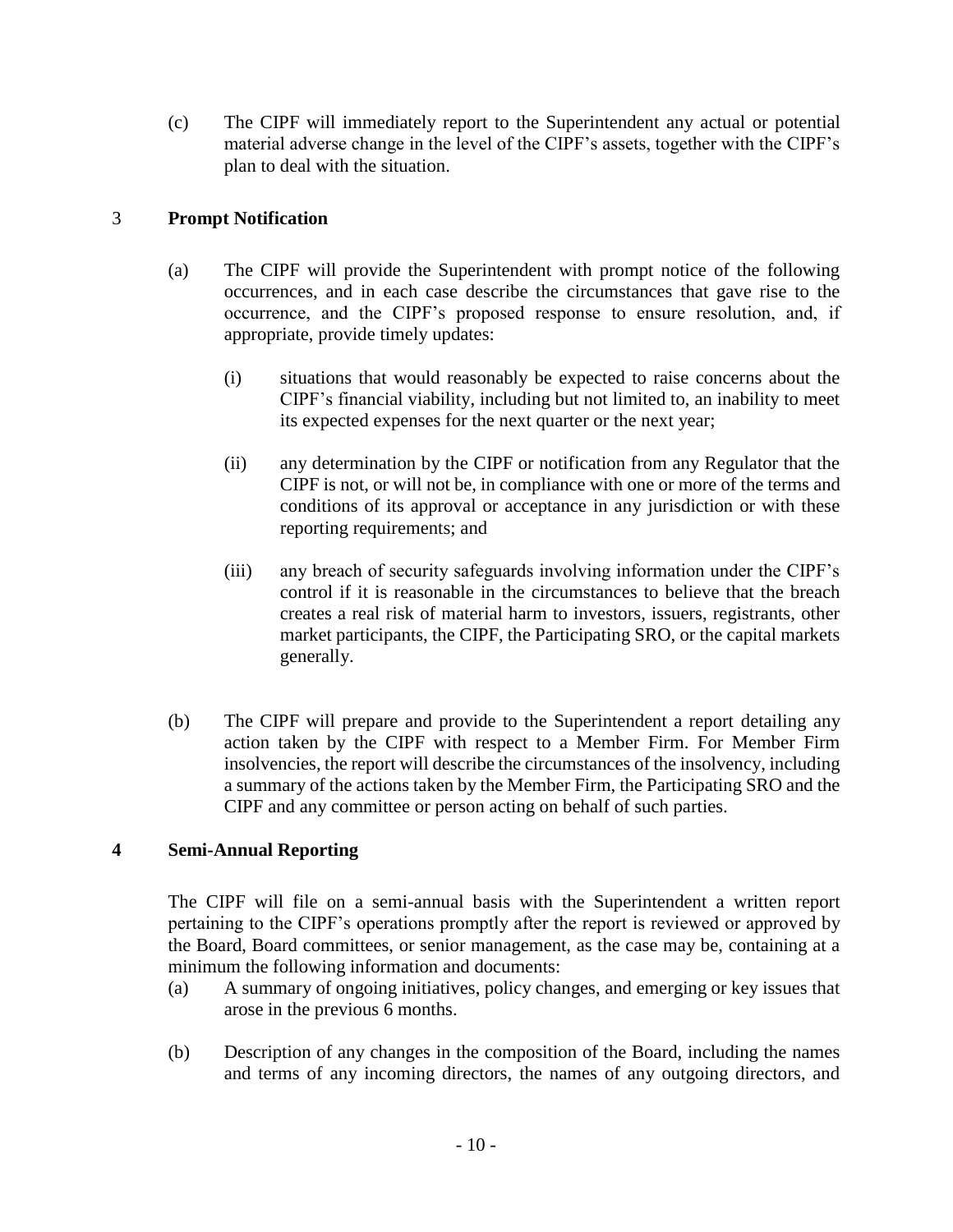whether any incoming directors are Public Directors as defined in the CIPF's Bylaw Number 1.

- (c) Any suggestions or comments that the CIPF has made to any Participating SROs regarding the Participating SROs' making new rules or amending existing rules, and the Participating SROs' response to those suggestions.
- (d) Description of any directions the CIPF has made to a Participating SRO to take certain actions in regard to Member Firms that are in financial difficulty pursuant to the Industry Agreement, details about the CIPF's direction and comment on whether the CIPF is satisfied with the Participating SRO's response.
- (e) Summary statistics pertaining to (i) the Fund, (ii) assessments and (iii) noted trends.
- (f) The adequacy of (i) the level of assets in the Fund, (ii) assessment amounts, and (iii) assessment methodology.
- (g) Member Firm insolvencies and any resulting Customer claims, detailing the circumstances of the insolvency and including a summary of the actions taken by the Member Firm, the Participating SRO and the CIPF.
- (h) Risk management issues, including how the CIPF evaluated risks, what risk management issues were identified and how the CIPF dealt with these issues.
- (i) The extent and results of any Member Firm reviews conducted pursuant to the Industry Agreement.
- (j) The CIPF's staff complement, by function, and details of any material changes or reductions in staffing, by function, during the previous 6 months.
- (k) Any intended material changes to arrangements with third party service providers relating to key services or systems.

### 5 **Annual Reporting**

The CIPF will file on an annual basis with the Superintendent a written report pertaining to the CIPF's operations promptly after the report is reviewed or approved by the Board, Board committees, or senior management, as the case may be, containing at a minimum the following information and documents:

- (a) The Board's annual review of the adequacy of (i) the level of assets in the Fund, (ii) assessment amounts, and (iii) assessment methodology.
- (b) The Board's assessment of the need for additional risk management tools.
- (c) The Board's assessment against the CIPF's strategic plan.